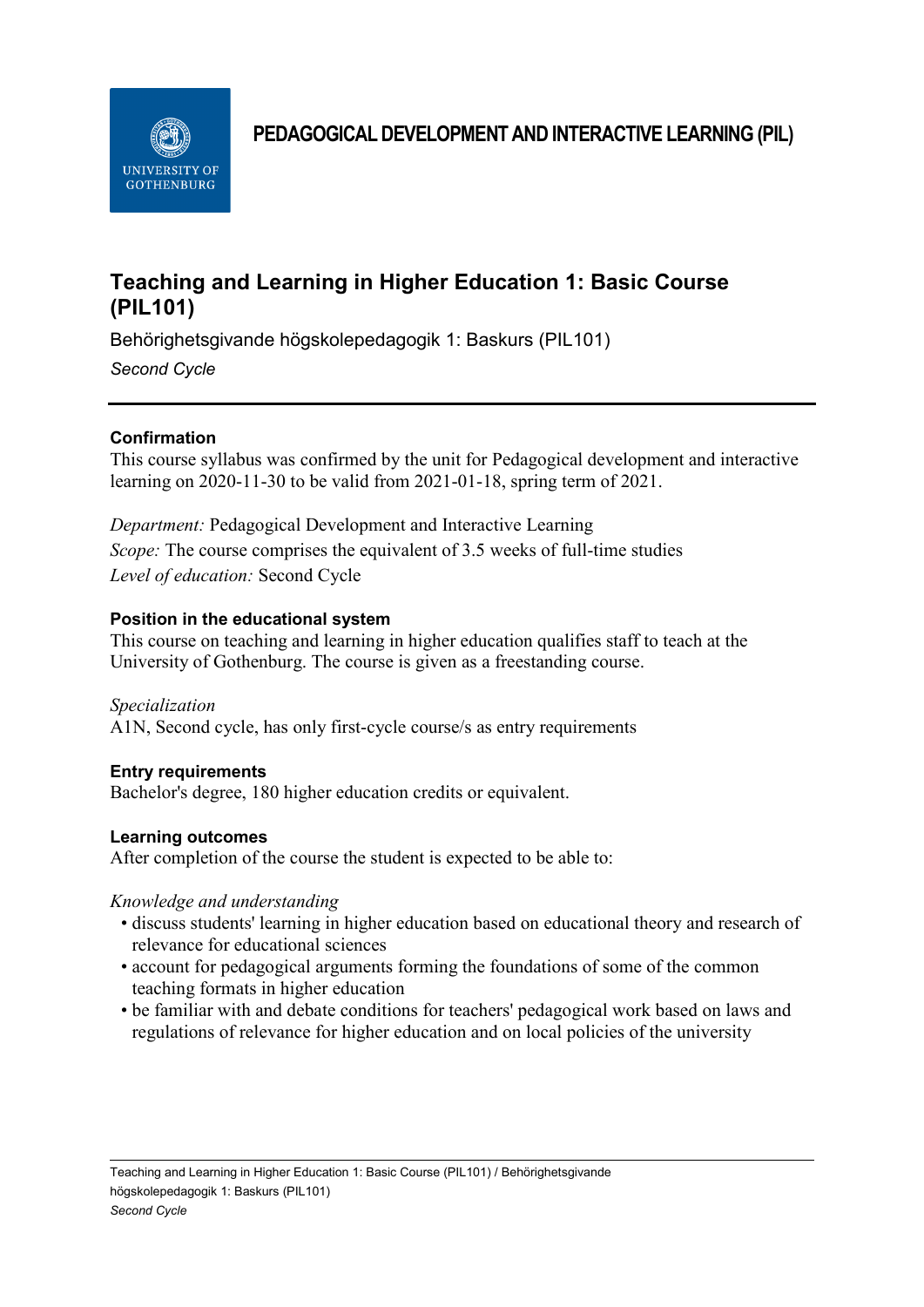#### *Skills and abilities*

- with educational knowledge as a point of departure, plan and organise teaching and learning and critically reflect on own and others' teaching
- orally carry out an selected teaching item
- to give oral and written feedback in a constructive and respectful manner
- to collaborate using digital tools and to discuss how these can support learning in higher education

#### *Judgement and approach*

- demonstrate a reflective approach to the own teacher role and students' learning
- problematize values of the higher education institution

#### **Course content**

The course is based on student-centred perspective and thoughts behind the relation between objectives, teaching, and examination. The course participants' knowledge and experiences as teachers, students, researchers, and colleagues is an important course content. The course participants' written and oral contributions and response to these constitute an important content in the course.

Perspectives on learning in higher education are introduced. Different teaching formats and the planning of these are also debated and problematised, for example; lectures, seminars, tutoring, and lab work. Furthermore, the course addresses how different teaching formats and digital pedagogical tools can be used to support students' learning. Other addressed aspects are students' understanding of the subject matter, their understanding of requirements and conditions for studying, and how students develop their skills to reach the goals of the exam through their higher education studies. The course addresses legal, ethical and intersectionality aspects of teaching. Policies and regulations at the University of Gothenburg are also discussed in this context.

## **Form of teaching**

The course involves different learning activities that are aimed at creating collegial exchange, for instance lectures, workshops, discussions and seminars. These activities can take place on and off campus and online.

*Language of instruction:* Swedish and English

#### **Course assignments**

The course is assessed through written and oral course assignments that are assigned individually or as group assignments.

## **Certificate**

A certificate is issued when a course participant has fulfilled all compulsory requirements of the course, and an assessment has been made that shows that the participant has achieved all learning objectives.